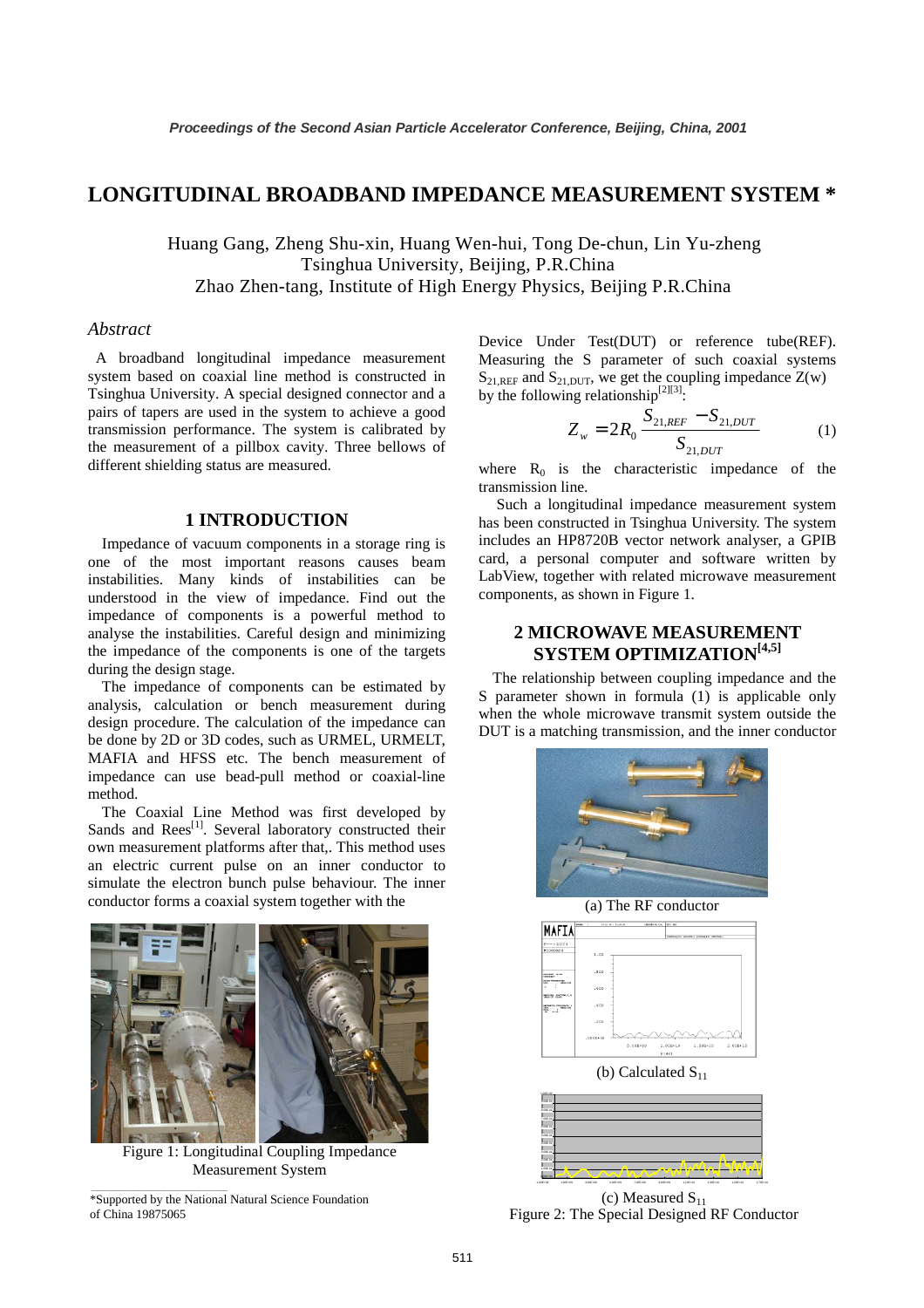



(a) taper for BEPC beam pipe shape (b) taper for SSRC beam pipe shape (c) the inner surface of the taper Figure 3: The taper matching section



is thin enough and strained.

A special RF connector and a pair of tapers are designed to accomplish the requests above.

# *2.1 The RF connector [4]*

MAFIA is used to design the special connector. A structure with two discontinuities is applied in the connector. The appearance of the connector is shown in Figure 2-a. The RF connector can strain the inner conductor to keep it straight. It has good transmission parameters over a wide frequency range from 130MHz to about 17GHz. The calculated  $S_{11}$  of the connector is less then 0.1 below 20GHz, as shown in Figure 2-b. The connector is manufactured and measured with a network analyser. The measurement of the connector performance is shown in Figure 2-c.  $S_{11}$  of the connector is less then 0.2 below 17GHz with only some point exceptions.

The structure of the design can ensure the electric boundary of the connector is fixed during straining the inner conductor. So, the connector has a good repeatability. A movable inner conductor is designed in the connector to strain the thread (inner conductor) of the measurement system by a screw thread.

#### *2.2 The taper*

Most vacuum components are connected with the beam pipe directly, such as bellows. The beam holes of them are similar to the shape of beam pipe. Normally, the shape of beam pipe is designed to suit the flat beam. The section view of BEPC beam pipe is runway shape and that of SSRC beam pipe is octagon shape. A pair of tapers has to be added between the components (DUT) and the normal microwave measurement system.

New tapered matching sections are designed to fit the vacuum chamber of IHEP and SSRC, as shown in Figure 3-a, 3-b. Each generating line of the taper is designed with the double cosine function as the transmission function. And the taper can be regarded as a parallel of them. The tapers are fabricated by the CIMS center of Tsinghua University. Figure 3-c is quarter of the inner surface of the taper.

#### **3 CALIBRATE BY A PILLBOX CAVITY**

A pillbox cavity is measured and the result is compared with the MAFIA calculation. Such result is used to calibrate the measurement system.

The calculation models include the pillbox cavity or



Figure 4: Calculated and Measured result of the Pillbox Cavity

- (a) Calculated  $S_{21}$  of the system with pillbox
- (b) Calculated  $S_{21}$  of the system with reference tube
- (c) Measured  $S_{21}$  of the system with pillbox
- (d) Measured  $S_{21}$  of the system with reference tube

the reference tube, two drift sections, and two tapered matching sections. The calculated  $S_{21}$  is shown in Figure 3-a and 3-b. It is shown that there is a slight reflection in the lower frequency range when the reference tube is



Figure 5: calculated impedance of the pillbox cavity

connected. And when the pillbox cavity is connected into the measurement system, there is much reflection at the frequency of modes of the cavity. The same results can be achieved from measurements as shown in Figure 3-c